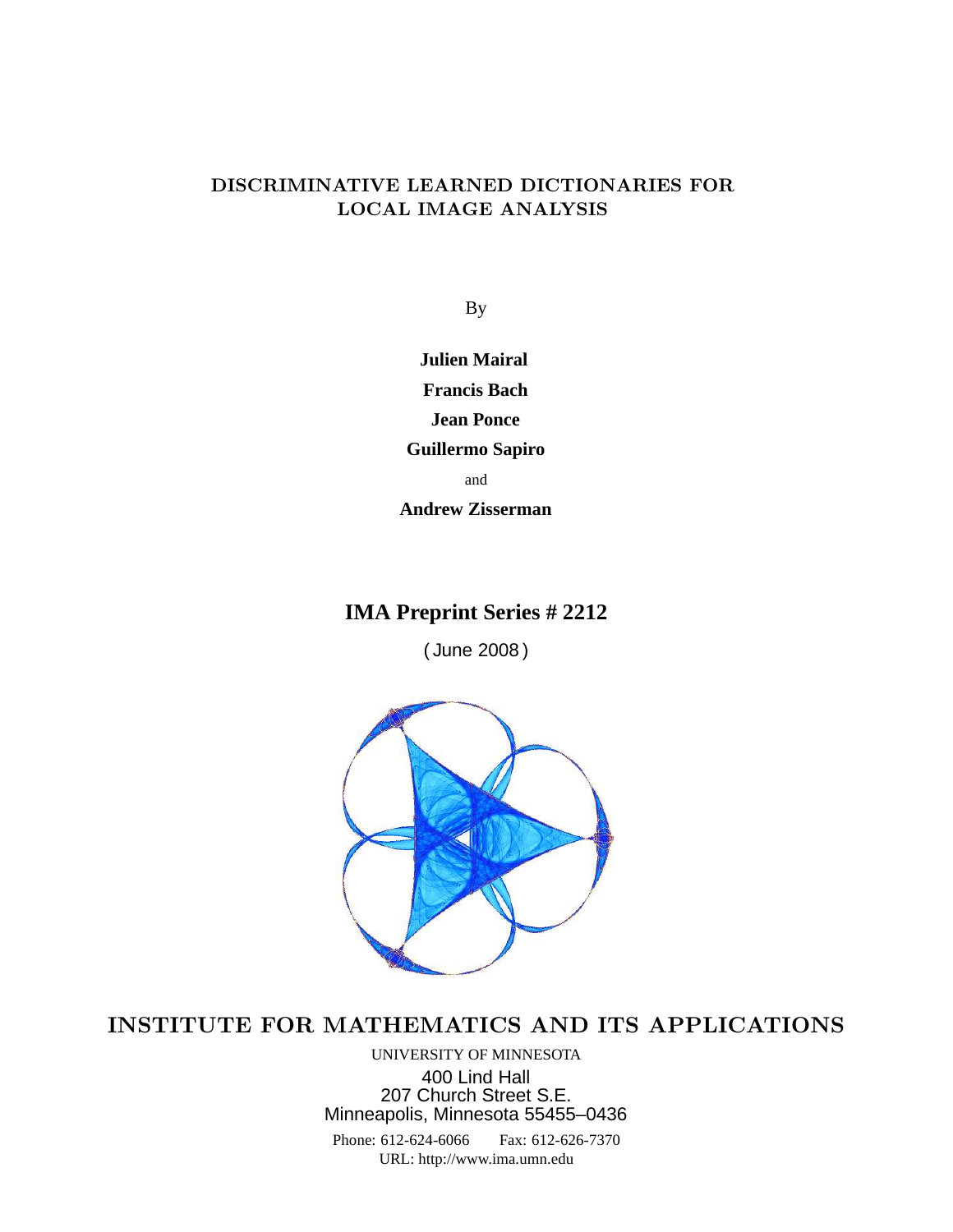

# **Discriminative Learned Dictionaries for Local Image Analysis**

Julien Mairal<sup>1,5</sup> Francis Bach<sup>1,5</sup> Jean Ponce<sup>2,5</sup> Guillermo Sapiro<sup>3</sup> Andrew Zisserman<sup>2,4,5</sup>  $1$ INRIA <sup>2</sup>Ecole Normale Supérieure  $3$ University of Minnesota  $4$ Oxford University

#### **Abstract**

*Sparse signal models have been the focus of much recent research, leading to (or improving upon) state-of-the-art results in signal, image, and video restoration. This article extends this line of research into a novel framework for local image discrimination tasks, proposing an energy formulation with both sparse reconstruction and class discrimination components, jointly optimized during dictionary learning. This approach improves over the state of the art in texture segmentation experiments using the Brodatz database, and it paves the way for a novel scene analysis and recognition framework based on simultaneously learning discriminative and reconstructive dictionaries. Preliminary results in this direction using examples from the Pascal VOC06 and Graz02 datasets are presented as well.*

## **1. Introduction**

Sparse representations have recently drawn much interest in signal, image, and video processing. Under the assumption that natural images admit a sparse decomposition in some redundant basis (or so-called *dictionary*), several such models have been proposed, *e.g*., curvelets, wedgelets, bandlets and various sorts of wavelets [21]. Recent publications have shown that learning non-parametric dictionaries for image representation instead of using off-theshelf ones, can significantly improve image restoration, *e.g*., [6, 30, 31, 38].

Consider a signal  $x$  in  $\mathbb{R}^n$ . We say that x admits a sparse approximation over a dictionary **D** in  $\mathbb{R}^{n \times k}$ , composed of  $k$  elements (atoms), when we can find a linear combination of a "few" atoms from D that is "close" to the original signal x. A number of practical algorithms have been developed for learning such dictionaries like the K-SVD algorithm [2] and the method of optimal directions (MOD) [7]. This approach has led to several restoration algorithms, which equal or exceed the state of the art in tasks such as image and video denoising, inpainting, demosaicing [6, 19], and texture synthesis [27]. Alternative models that learn image representations can be found in [10, 12].

The computer vision community has also been interested in extracting sparse information from images for recognition, *e.g*., by designing local texture models [15, 37], which have proven to be discriminative enough to be used in image segmentation [18, 33]. Introducing learning into the feature extraction task has been part of the motivation for some recent works: *e.g*., in [29], image features are learned using convolutional neural networks; while in [13, 39], discriminative strategies for learning visual codebooks for nearestneighbor search are presented.

Sparse decompositions have also been used for face recognition [40, 41], signal classification [8, 9] and texture classification [14, 27, 34]. Interestingly, while discrimination is the main goal of these papers, the optimization (dictionary design) is purely generative, based on a criteria which does not explicitly include the actual discrimination task, which is one of the key contributions of our work.

The framework introduced in this paper addresses the learning of multiple dictionaries which are simultaneously reconstructive and discriminative, and the use of the reconstruction errors of these dictionaries on image patches to derive a pixelwise classification. The novelty of the proposed approach is twofold: First, redundant non-parametric dictionaries are learned, in contrast with the more common use of predefined features and dictionaries [9, 40, 41]. Second, the sparse local representations are learned with an explicit discriminative goal, making the proposed model very different from traditional reconstructive ones [8, 27, 34]. We illustrate the benefits of this approach in a texture segmentation task on the Brodatz dataset [28] for which it significantly improves over the state of the art [16, 17, 34], and also present preliminary results showing that it can be used to learn discriminative key patches from the Pascal VOC06 [26] database, and perform the weakly supervised form of feature selection advocated in [25, 36] on images from the Graz02 dataset [24].

Section 2 presents the classical framework for learning dictionaries for the sparse representation of overlapping image patches. The discriminative framework is introduced in Section 3, along with the corresponding optimization procedure. Section 4 is devoted to experimental results and applications, and Section 5 concludes this paper.

<sup>5</sup>WILLOW project-team, Laboratoire d'Informatique de l'Ecole Normale Supérieure, ENS/INRIA/CNRS UMR 8548.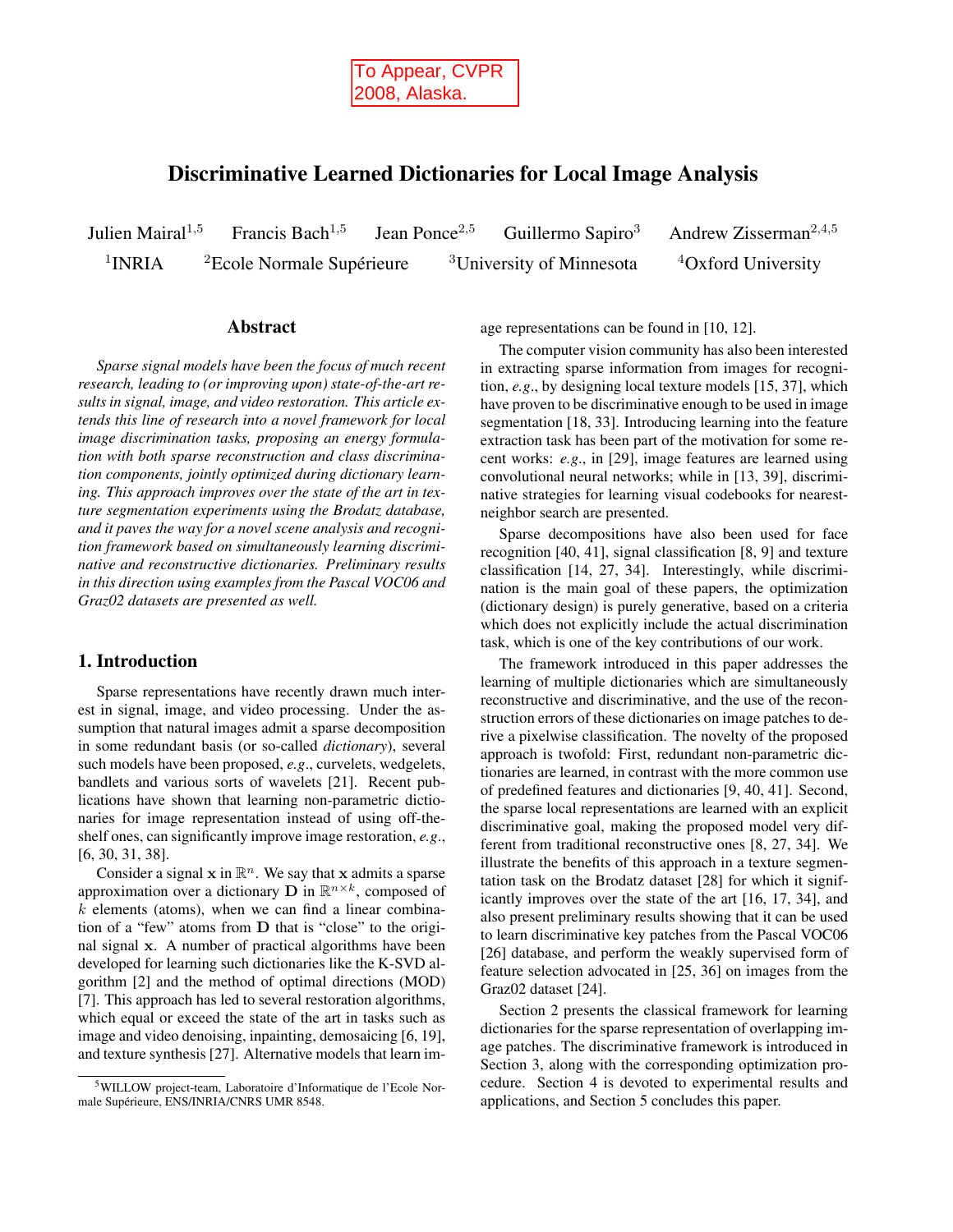## **2. Dictionary learning for reconstruction**

# **2.1. Learning reconstructive dictionaries**

We now briefly describe for completeness the K-SVD [2] and MOD [7] algorithms for learning dictionaries for natural images. Since images are usually large, these techniques are designed to work with overlapping patches instead of whole images (one patch centered at every pixel). We denote by  $n$  the number of pixels per patch, and write patches as vectors  $x$  in  $\mathbb{R}^n$ . Learning an over-complete dictionary with a fixed number  $k$  of atoms, that is adapted to  $M$  patches of size  $n$  from natural images, and with a sparsity constraint (each patch has less than  $L$  atoms in its decomposition), is addressed by solving the following minimization problem:

$$
\min_{\mathbf{\alpha},\mathbf{D}}\sum_{l=1}^{M}||\mathbf{x}_l-\mathbf{D}\mathbf{\alpha}_l||_2^2 \text{ s.t. } ||\mathbf{\alpha}_l||_0 \leq L. \tag{1}
$$

In this equation,  $x_l$  is an image patch written as a column vector. D in  $\mathbb{R}^{n \times k}$  is a dictionary to be learned, each of its atoms (columns) is a unit vector in the  $\ell_2$  norm. The problem is to find the optimal dictionary that leads to the lowest reconstruction error given a fixed sparsity factor L. The vector  $\alpha_l$  in  $\mathbb{R}^k$  is the sparse representation for the l-th patch using the dictionary **D**.  $||\mathbf{x}||_0$  denotes the " $\ell_0$ -norm" of the vector x, which is not a formal norm, but a measure of sparsity counting the number of non-zero elements in a vector. Then one can introduce

$$
\alpha^{\star}(\mathbf{x}, \mathbf{D}) = \underset{\mathbf{\alpha} \in \mathbb{R}^k}{\arg \min} ||\mathbf{x} - \mathbf{D}\mathbf{\alpha}||_2^2, \text{ s.t. } ||\mathbf{\alpha}||_0 \le L, \n\mathcal{R}(\mathbf{x}, \mathbf{D}, \mathbf{\alpha}) = ||\mathbf{x} - \mathbf{D}\mathbf{\alpha}||_2^2, \n\mathcal{R}^{\star}(\mathbf{x}, \mathbf{D}) = ||\mathbf{x} - \mathbf{D}\mathbf{\alpha}^{\star}(\mathbf{x}, \mathbf{D})||_2^2.
$$
\n(2)

 $\mathcal{R}^{\star}(\mathbf{x}, \mathbf{D})$  represents the best representation error of x on  **with a sparsity factor**  $L$  **(number of coefficients in the** representation), in terms of  $\ell_2$ -norm. It will be used later in this paper as a discriminative function.

Both K-SVD and MOD are iterative approaches designed to minimize the energy (1). First, a dictionary D in  $\mathbb{R}^{n \times k}$  is initialized, *e.g.*, from random patches of natural images. Then the main loop is composed of two stages:

• *Sparse coding:* During this step, D is fixed and one addresses the NP-hard problem of finding the best decomposition of each patch l:

$$
\alpha_l = \alpha^{\star}(\mathbf{x}_l, \mathbf{D}). \tag{3}
$$

A greedy orthogonal matching pursuit [22] is used, which has been shown to be very efficient [35], although being theoretically suboptimal.<sup>1</sup>

• *Dictionary update:* Here is the only difference between K-SVD and MOD. In the case of MOD, the decompositions  $\alpha_l$  are fixed and a least-squares problem is solved updating all the atoms simultaneously:

**Input:**  $D \in \mathbb{R}^{n \times k}$  (dictionary from the previous iteration); M vectors  $\mathbf{x}_l \in \mathbb{R}^n$  (input data);  $\alpha \in \mathbb{R}^{k \times M}$ (coefficients from the previous iteration).

## **Output:**  $D$  and  $\alpha$ .

**Loop:** For  $j = 1...k$ , update **d**, j-th column of **D**, • Select the set of patches that use d:

$$
\omega \leftarrow \{l \in 1, \ldots, M \text{ s.t. } \alpha_l[j] \neq 0\}.
$$
 (5)

• For each patch  $l \in \omega$ , compute the residual of the decomposition of  $\mathbf{x}_l$ :  $\mathbf{r}_l = \mathbf{x}_l - \mathbf{D}\alpha_l$ .

• Compute a new atom  $\mathbf{d}' \in \mathbb{R}^n$  and the associated coefficients  $\beta \in \mathbb{R}^{|\omega|}$  that minimize the residual error on the selected set  $\omega$ , using a truncated SVD:

$$
\min_{\vert\vert \mathbf{d}'\vert\vert_2=1,\boldsymbol{\beta}\in\mathbb{R}^{\vert\omega\vert}}\sum_{l\in\omega}\vert\vert \mathbf{r}_l+\boldsymbol{\alpha}_l[j]\mathbf{d}-\beta_l\mathbf{d}'\vert\vert_2^2. \qquad (6)
$$

• Update D using the new atom d', and replace the scalars  $\alpha_l[j] \neq 0$  from Eq. (5) in  $\alpha$  using  $\beta$ .

Figure 1. *K-SVD step for updating*  $D$  *and*  $\alpha$ *.* 

$$
\min_{\mathbf{D}\in\mathbb{R}^{n\times k}}\sum_{l=1}^{M}\mathcal{R}(\mathbf{x}_l,\mathbf{D},\boldsymbol{\alpha}_l).
$$
 (4)

In the case of K-SVD, the values of the non-zero coefficients in the  $\alpha_l$  are not fixed, and are updated at the same time as the dictionary  $D$ . Finding which are the  $L$  nonzero coefficients in a patch decomposition, or in other words which are the atoms that take part, is a difficult problem that is addressed during the sparse coding step. On the other hand, setting the values of these non-zero coefficients, once they are selected, is an easy task, which is addressed at the same time as the update of D. To do so, and as detailed in Figure 1, each atom (column) of the dictionary and the coefficients associated with it (the non-zero coefficients in  $\alpha$ ) are updated sequentially[2]. In practice, it has been observed that K-SVD converges with less iterations than MOD [6], motivating the selection of K-SVD for our proposed framework, (though MOD could be used instead). Typically 10 or 20 iterations are enough for K-SVD, with  $M = 100000$  patches of size  $n = 64 (8 \times 8)$  and  $k = 256$ atoms.

#### **2.2. A reconstructive approach to discrimination**

Assume that we have  $N$  sets  $S_i$  of training patches,  $i = 1 \dots N$ , belonging to N different classes. The simplest strategy for using dictionaries for discrimination consists of first learning N dictionaries  $D_i$ ,  $i = 1...N$ , one for each class. Approximating each patch using a constant sparsity L and the N different dictionaries provides N different residual errors, which can then be used as classification features. This is essentially the strategy employed in [27, 34]. Thus, the first naive way of estimating the class  $i_0$  for some patch

<sup>&</sup>lt;sup>1</sup>Other strategies can be employed like convexification via the replacement of the  $\ell_0$ -norm by the  $\ell_1$ -norm (basis pursuit approach [5]).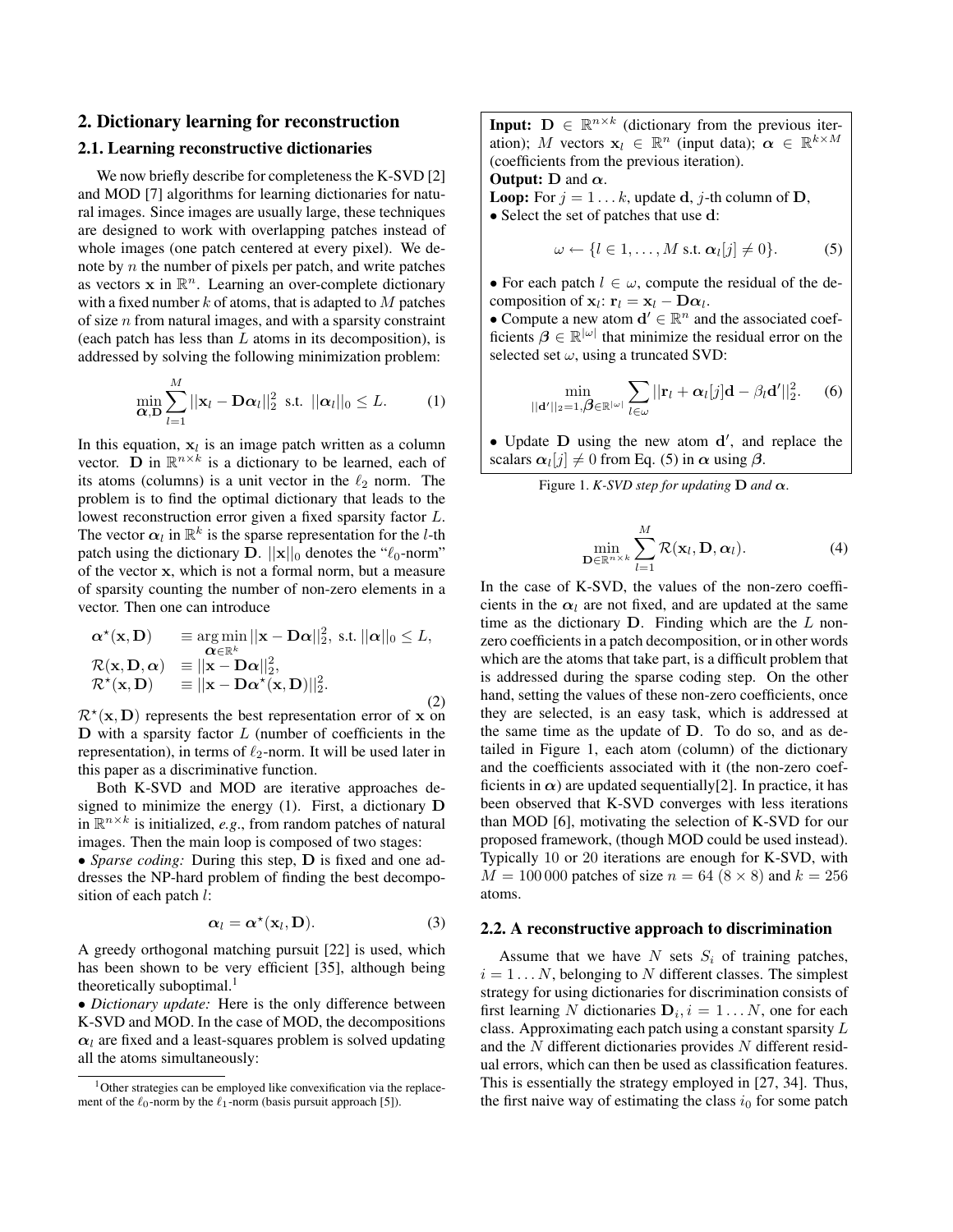x is to write (as in [41], but with learned dictionaries):

$$
\hat{i}_0 = \underset{i=1...N}{\arg \min} \mathcal{R}^{\star}(\mathbf{x}, \mathbf{D}_i). \tag{7}
$$

Instead of this *reconstruction-based* approach, we show that better results can be achieved, in general, by learning *discriminative* sparse representations, while keeping the same robustness against noise or occlusions (see also [9]), which discriminative methods may be sensitive to  $[40]$ <sup>2</sup>

# **3. Learning discriminative dictionaries**

#### **3.1. Discriminative model**

The main goal of our paper is to propose a model that learns *discriminative* dictionaries and not only *reconstructive* ones. We still want to use the residual error  $\mathcal{R}^*(\mathbf{x}, \mathbf{D}_i)$ as a discriminant, which has already been shown to be relatively efficient in classification [27, 34, 40, 41], but we want also to increase the discriminative power of  $\mathcal{R}^*(\mathbf{x}, \mathbf{D}_i)$ , using the idea that a dictionary  $D_i$  associated to a class  $S_i$ should be "good" at reconstructing this class, and at the same time "bad" for the other classes. To this effect, we introduce a discriminative term in Eq. (1), using classical *softmax* discriminative cost functions, for  $i = 1...N$ ,

$$
C_i^{\lambda}(y_1, y_2, ..., y_N) \equiv \log \Big( \sum_{j=1}^N e^{-\lambda(y_j - y_i)} \Big), \qquad (8)
$$

which is close to zero when  $y_i$  is the smallest value among the  $y_j$ , and provides an asymptotic linear penalty cost  $\lambda(y_i - \min_j y_j)$  otherwise. These are the multiclass versions of the logistic function presented on Figure 2, which is differentiable and enjoys properties similar to the hinge loss function from the support vector machine (SVM) literature. Increasing the value of the new parameter  $\lambda > 0$ provides a higher relative penalty cost for each misclassified patch, at the same time making the cost function less smooth, in terms of maxima of its second derivatives. Denoting  $\{D_j\}_{j=1}^N$  the set of these N dictionaries and  $\{R^{\star}(\mathbf{x}, \mathbf{D}_j)\}_{j=1}^N$  the set of the N different reconstruction errors provided by the  $N$  dictionaries, we want to solve

$$
\min_{\{\mathbf{D}_j\}_{j=1}^N} \sum_{\substack{i=1...N\\l\in S_i}} \mathcal{C}_i^{\lambda}\big(\{\mathcal{R}^{\star}(\mathbf{x}_l,\mathbf{D}_j)\}_{j=1}^N\big) + \lambda \gamma \mathcal{R}^{\star}(\mathbf{x}_l,\mathbf{D}_i), \quad (9)
$$

where the parameter  $\gamma \geq 0$  controls the trade-off between reconstruction and discrimination. With a high value for γ, our model is close to the classical *reconstructive* one, loosing discriminative power. Note that an optional normalization factor  $1/|S_i|$  in front of each term can be added to



Figure 2. *The logistic function (red, continuous), its first derivative (blue, dashed), and its second derivative (black, dotted).*

ensure the same weight to each class. Solving this problem will explicitly tend to make each dictionary  $D_i$  not only good for its own class  $S_i$ , but also better for  $S_i$  than any of the other dictionaries  $\mathbf{D}_i$ ,  $j \neq i$ , that are being simultaneously learned for the other classes. At first sight, it might seem that this new optimization problem suffers from several difficulties. Not only is it non-convex and nondifferentiable because of the  $\ell_0$ -norm in the function  $\mathcal{R}^*$ , but it also seems to lose the simplicity of possible leastsquares-based (Eq. [4]) or SVD-based (Eq. [6]) dictionary updates. We actually present next a MOD/K-SVD type of iterative scheme to address this problem, which includes the automatic tuning of the parameters  $\lambda$  and  $\gamma$ .

#### **3.2. Optimization procedure**

We want to apply an iterative scheme similar to those effectively used for the purely reconstructive dictionary learning techniques. First, one initializes the dictionaries  $D_i$  in  $\mathbb{R}^{n \times k}$ , for  $i = 1...N$ , using a few iterations of K-SVD on each class separately (reconstructive approach). Then the main loop at iteration  $k$  is composed of:

• *Sparse coding:* This step remains the same. The dictionaries  $D_i$  are fixed, and one computes the decompositions  $\alpha_{li} = \alpha^*(\mathbf{x}_l, \mathbf{D}_i)$ , for each patch l and dictionary i. Note that while this step was directly involved in the minimization of Eq. (1) in the reconstructive approach, its purpose here is not to minimize Eq. (9), but to compute the  $\alpha^*$  and  $\mathcal{R}^*$  that are necessary in the following step.<sup>3</sup>

• *Dictionary update:* This step is the one that will make the dictionaries more discriminative. Following the same ideas as in K-SVD, we want to compute new dictionaries  $D_i$ . This is done by updating each single atom (column) of each dictionary sequentially, while letting the corresponding  $\alpha$  coefficients, associated with an atom during the previous sparse coding, to change as well. This update step raises several questions, which are discussed below. The full procedure is given in Figure 3 at the end of this section.

**Choice of the parameters**  $\lambda$  **and**  $\gamma$ . These parameters are critical to ensure the stability and the efficiency of our pro-

<sup>2</sup>Note also that due to the over-completeness of the dictionaries, and possible correlations between the classes, sparse representations of members of one class with dictionaries from a different class can still be very efficient and produce small values for the residual error  $\mathcal{R}^*$ .

<sup>&</sup>lt;sup>3</sup>The possible use of a discriminative component, on top of the traditional reconstructive one, inside the sparse coding stage itself is the subject of ongoing parallel efforts.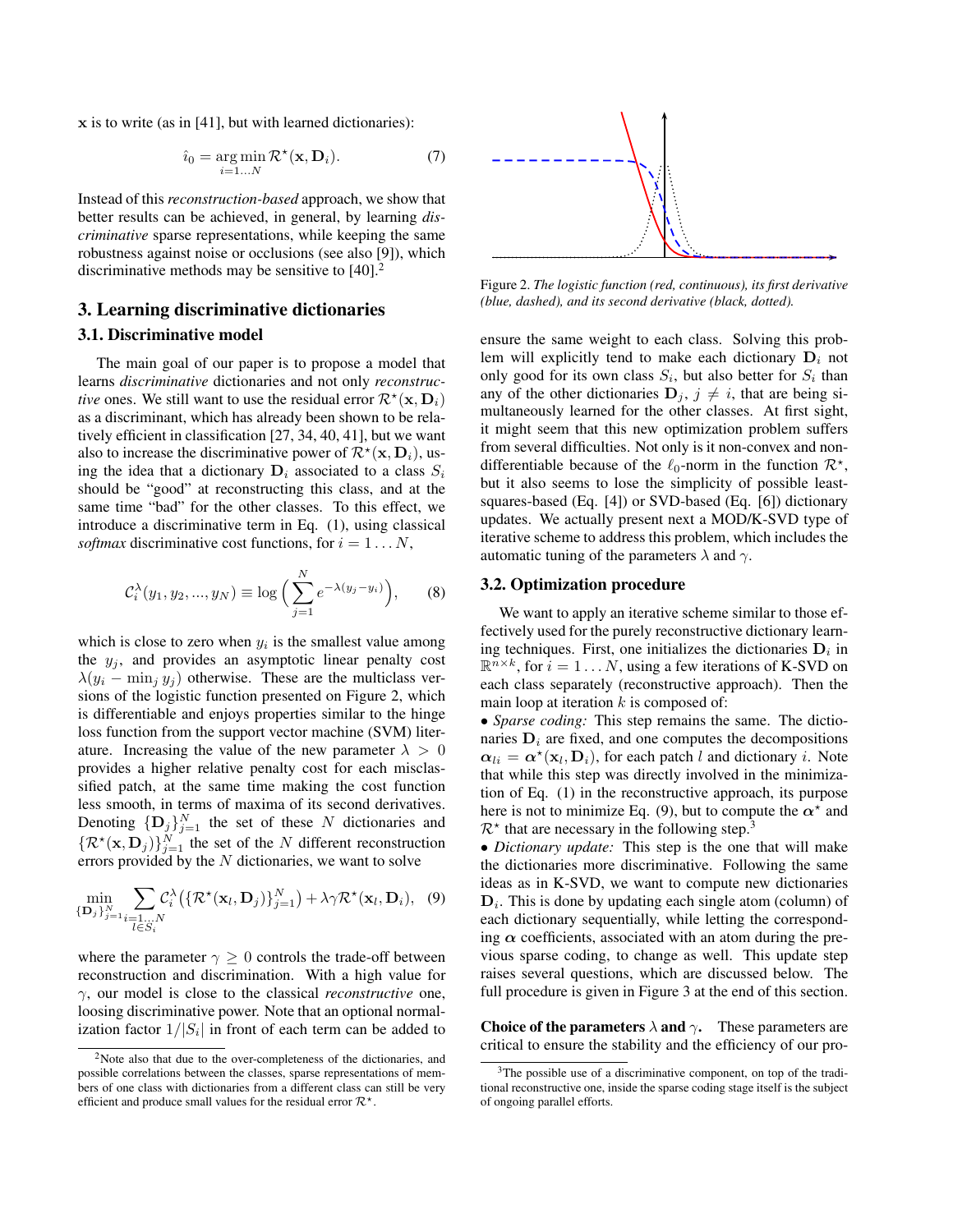posed scheme. To automatically choose the value of  $\lambda$  that gives the best result in term of classification performance, we have opted to use a varying  $\lambda$  and to replace it by an ascending series. At iteration  $p$ , the dictionary update step should now use the value  $\lambda_p$ . Starting from a low value for  $\lambda$ , it is possible to check every few iterations whether increasing this value provides a better classification rate. Experimentally, this simple idea has proven to always give faster convergence and significantly better results than using a fixed parameter.

When  $\gamma = 0$ , one addresses a pure discriminative task, which can be difficult to stabilize in our scheme. Indeed, one difference between our framework and K-SVD is that the sparse coding and dictionary update steps do not attempt to minimize exactly the same thing. While the first one addresses the *reconstructive* problem of Eq. (2), the second one addresses the (mostly) *discriminative* learning task of Eq. (9). To cope with this potential source of instability, adding some weight (through a bigger  $\gamma$ ) to the reconstructive term will draw the minimization problem toward the reconstructive (and stable) one from Eq. (1). Therefore, one has to choose  $\gamma$  large enough to ensure the stability of the scheme, but as small as possible to enforce the discriminative power.<sup>4</sup> Practically, using a varying  $\gamma$  by building a descending series starting with a high value and updating the same way as for  $\lambda$ , gives stability to the algorithm. To simplify the notation, we will omit these variations of  $\lambda$  and  $\gamma$  in the following.

**Updating the dictionary in a MOD-like fashion.** Let us first consider how to solve the dictionary update step like in the MOD algorithm, with varying  $\lambda$  and varying reconstruction term  $\gamma$  as detailed above. This minimization problem can be written as

$$
\min_{\{\mathbf{D}_j\}_{j_i=1...N}} \sum_{l \in S_i} C_i^{\lambda} \big( \{ \mathcal{R}(\mathbf{x}_l, \mathbf{D}_j, \boldsymbol{\alpha}_{lj}) \}_{j=1}^N \big) + \gamma \lambda \mathcal{R}(\mathbf{x}_l, \mathbf{D}_i, \boldsymbol{\alpha}_{li}),
$$
\n(10)

with the  $\alpha_{li}$  being fixed and computed during the previous sparse coding step. The proposed MOD-like approach consists of updating sequentially each dictionary using a *truncated Newton* iteration: Let us denote by  $C(D)$  the cost function optimized with respect to a dictionary D in Eq. (10). Performing one *Newton* iteration to solve  $\nabla \mathcal{C}(\mathbf{D}) = 0$ is equivalent to minimizing a second-order Taylor approximation of C (see [3], p. 484). When computing the Hessian of  $\mathcal{C}$ , we have chosen to do a local linear approximation<sup>5</sup> of the softmax functions  $C_i$  by neglecting their second derivatives, keeping only the second-order terms that come from R. This use of an approximated Hessian in a Newton iteration is indeed an instance of a truncated Newton iteration, which can be performed very efficiently in our case.

As already noticed, the softmax functions  $C_i^{\lambda}$  are mainly composed of quasi-linear parts, making the local linear approximation suitable for most of the patches. This is illustrated in Figure 2 for the logistic function (softmax function with only 2 classes). When patches are correctly classified, their cost is rapidly close to 0 (right part of the figure). When they are "misclassified enough," they lie on a nonconstant linear part of the cost function (left part of the figure). It can be shown that performing our *truncated Newton* iteration to update the  $p$ -th dictionary is equivalent to solve

$$
\min_{\mathbf{D}' \in \mathbb{R}^{n \times k}} \sum_{i=1}^{N} \sum_{l \in S_i} w_l \mathcal{R}(\mathbf{x}_l, \mathbf{D}', \alpha_{lp}) \text{ where } (11)
$$

$$
w_l \equiv \frac{\partial \mathcal{C}_i^{\lambda}}{\partial y_p} \big( \{ \mathcal{R}^{\star}(\mathbf{x}_l, \mathbf{D}_j) \}_{j=1}^N \big) + \lambda \gamma \mathbf{1}_p(i), \qquad (12)
$$

the variables  $y_p$  are defined in Eq. (8), and  $\mathbf{1}_p(i)$  is equal to 1 if  $i = p$  and 0 otherwise. This formally resembles a *weighted least squares problem*, but it is different since some of the weights may be negative. It admits a unique solution if and only if the Hessian matrix  $\mathbf{A} = \sum_l w_l \alpha_{lp} \alpha_{lp}^T$ is positive definite. The reconstructive term ( $\gamma > 0$ ) plays an important role here. By adding weight exclusively to the diagonal of the matrix  $A$ , we have experimentally observed that  $A$  is almost always positive definite, which is a key concept behind the classical *Levenberg-Marquardt* algorithm for nonlinear least-squares [23].

From MOD to K-SVD. Now that we have shown how to use a MOD-like dictionary update (no change on  $\alpha$  during this step), we present the main ideas behind the use of a K-SVD-like update. Recall that this sequentially improves each atom of each dictionary, while allowing for the coefficients  $\alpha$  to change (improve) at the same time. Experimentally, we have observed that this approach converges faster and gives better results than the MOD-like update in our discriminative framework. The main idea we use is the local linear approximation of the softmax function, which provides us with a much easier function to minimize. The detailed algorithm is presented in Figure 3. The first two steps are identical to the K-SVD for reconstruction (Figure 1); These address the selection of the patches that use the atom being updated. The other steps come from the following modification of Eq. (11) from the MOD-like dictionary update. Updating  $\mathbf d$ , *j*-th atom of the dictionary *i*, while allowing its corresponding coefficients to change, can be written as Eq. (15), which is a simple eigenvalue problem, where d ′ is the eigenvector associated to the largest eigenvalue of

$$
\mathbf{B} = \sum_{p=1}^{N} \sum_{l \in S_p \cap \omega} w_l (\mathbf{r}_l + \boldsymbol{\alpha}_{li}[j] \mathbf{d}) (\mathbf{r}_l + \boldsymbol{\alpha}_{li}[j] \mathbf{d})^T.
$$
 (13)

<sup>4</sup> Interestingly, we have observed that this strategy has consequences that are similar to the ideas that bring robustness to the Levenberg-Marquardt algorithm [23], as noticed later in this paper.

<sup>5</sup>This kind of approximation is classical in optimization and derives from the same ideas that motivate the use of Gauss-Newton methods for nonlinear least-squares.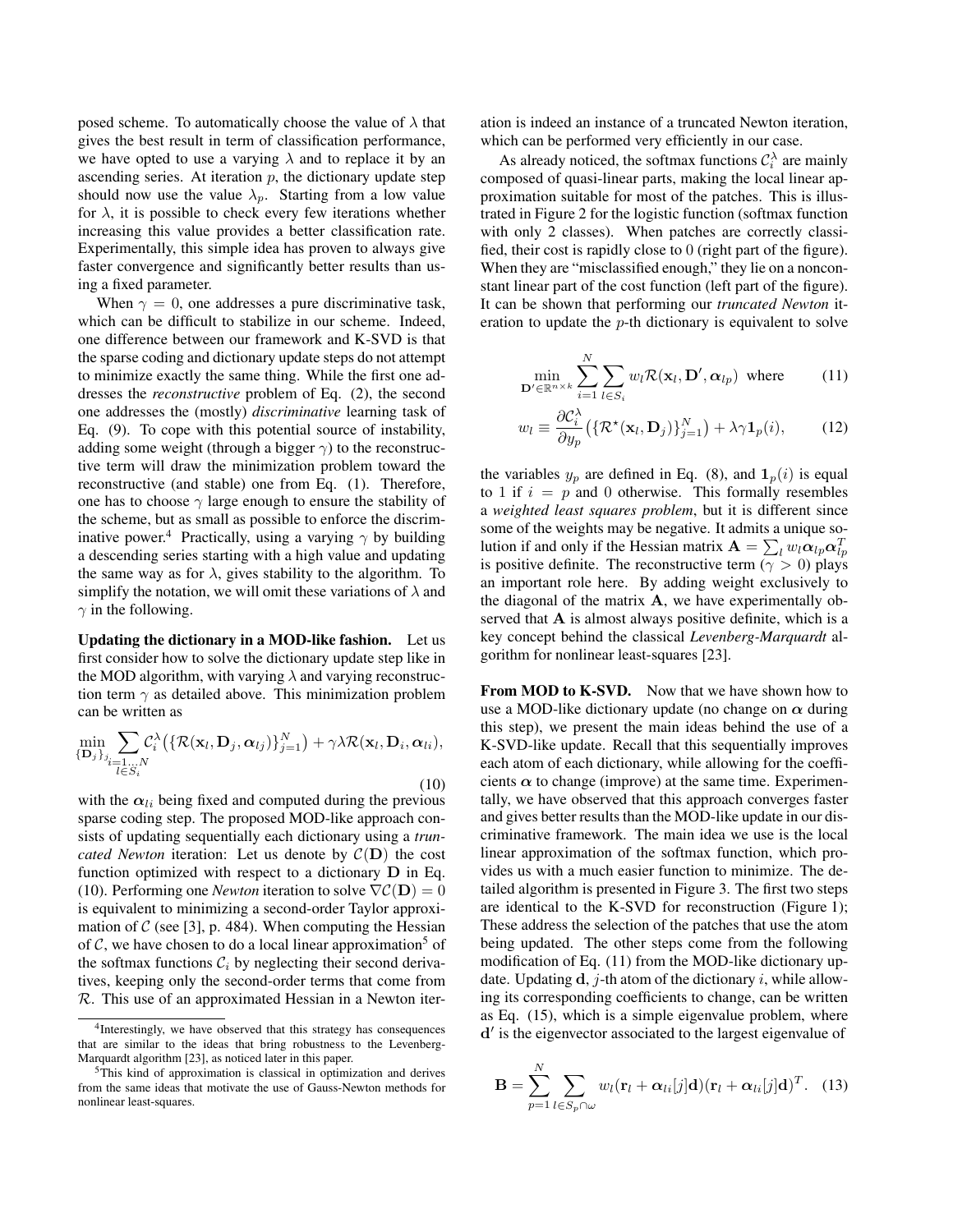This way, for each atom sequentially, we address the problem of Eq. (9), under the only assumption that the softmax functions can be locally linearly approximated.

**Input:** N dictionaries  $\mathbf{D}_i \in \mathbb{R}^{n \times k}$ ; M vectors  $\mathbf{x}_l \in \mathbb{R}^n$ (input data);  $S_i$  (classification of the input data);  $\alpha \in$  $\mathbb{R}^{k \times MN}$  (coefficients from the previous iteration).

**Output:** D and  $\alpha$ .

**Loop:** For  $i = 1...N$ , for  $j = 1...k$ , update **d**, the j-th column of  $\mathbf{D}_i$ :

• Select the set of patches that uses **d**:

$$
\omega \leftarrow \{l \in 1 \dots M | \alpha_{li}[j] \neq 0\}.
$$
 (14)

• For each patch l in  $\omega$ , compute the residual of the decomposition of  $\mathbf{x}_l$ :  $\mathbf{r}_l = \mathbf{x}_l - \mathbf{D}_i \alpha_{li}$ .

• Compute the same weights  $w_l$  as in Equation (12), for all  $p = 1 \dots N$ , for all l in  $S_p \cap \omega$ .

• Compute a new atom  $\mathbf{d}' \in \mathbb{R}^n$  and the associated coefficients  $\beta \in \mathbb{R}^{|\omega|}$  that minimize the residual error on the selected set  $\omega$ , using Eq. (13)

$$
\min_{\substack{||\mathbf{d}'||_2=1\\ \boldsymbol{\beta}\in\mathbb{R}^{|\omega|}}}\sum_{\substack{p=1...N\\ l\in S_p\cap\omega}}w_l||\mathbf{r}_l+\boldsymbol{\alpha}_{li}[j]\mathbf{d}-\beta_l\mathbf{d}'||_2^2.
$$
 (15)

• Update  $D_i$  and  $\alpha$  using the new atom  $d'$ , and replace the scalars  $\alpha_{li}[j] \neq 0$  from Eq. (14) in  $\alpha$  using  $\beta$ .

Figure 3. *Dictionary update step for the proposed discriminative K*-*SVD, provided the parameters*  $\lambda$  *and*  $\gamma$ *.* 

#### **3.3. Data issues**

Before presenting experiments, we discuss here some data related issues. Depending on the particular application of the proposed framework, different prefiltering operations can be applied to the input data. We mention first the possibility to apply a Gaussian mask to the input patches (by multiplying element-wise the patches by the mask), in order to give more weight to the center of the patches, since the framework is designed for local discrimination. We mention also the possibility to pre-process the data using a Laplacian filter, which has proven to give more discriminatory power. Since a Laplacian filter can be represented by a difference of Gaussians, this step is consistent with previous works on local descriptors. Both proposed pre-filtering can be simultaneously used depending on the chosen application.

The presented framework is flexible in the sense that it is very easy to take into account different types of vectorial information. For instance, using color patches for the K-SVD has been addressed in [19] by concatenating R,G,B information from a patch into single vectors. This can be directly applied here. One could also opt to only include the mean color of a patch, if we consider that the geometrical structure is more meaningful for discrimination. It is therefore possible to work with vectors representing grayscale patches and just 3 average R,G,B values. This permits to take into account the color information without multiplying by 3 the dimensionality of the patches. Depending on the data, other types of information could be added this way.

## **4. Experimental results and applications**

#### **4.1. Texture segmentation of the Brodatz dataset**

Texture segmentation and classification is a natural application of our framework, since it can be formulated as a local feature extraction and patch classification process. We have chosen to evaluate our method on the Brodatz dataset, introduced in [28], which provides a set of "patchwork" images composed of textures from different classes, and a training sample for each class. The suite of the 12 images is presented in [17].

In our experiments, following the same methodology as [34], each of the patches of the training images were used as a training set. We use patches of size  $n = 144 (12 \times 12)$ , dictionaries of size  $k = 128$  and a sparsity factor  $L = 4$ . A Gaussian mask of standard deviation 4 (element-wise multiplication) and a Laplacian filter were applied on each patch as a prefiltering. Then 30 iterations of our discriminative framework are performed. After this training stage, each one of the  $12 \times 12$  patches from the test images are classified using the learned dictionaries (by comparing the corresponding representation error  $\mathcal{R}^*$  for each dictionary). Smoothing follows to obtain the segmentation. We present two alternatives, either using a simple Gaussian filtering with a standard deviation of 12, or applying a graph-cut alpha-expansion algorithm, [4, 11], based on a classical Potts model with an 8-neighborhood system. The cost associated to a patch x and a class  $S_i$  is 0 if x has been classified as part of  $S_i$ , and 1 otherwise. A constant regularization cost between two adjacent patches of 1.75 has proven to be appropriate. Table 1 reports the results.

From these experiments, we observe that our method significantly outperforms those reported in [16, 17, 28, 34], regardless of the selected regularization method, and performs best for all but two of the images. Moreover, while the purely *reconstructive* framework already provides good results, we observe that the *discriminative* one noticeably improves the classification rate except for examples 5 and 12. In these two particular cases, it has proven to be an artefact from the image smoothing. The classification rate before and after smoothing are indeed not fully correlated. Smoothing will better remove isolated misclassified patches and sometimes the misclassified patches from the reconstructive approach are more isolated than with the discriminative one. Note that our model under-performs at image 2, where the size of the patches we had chosen has proven to be particularly not adapted, which is a motivation for developing a multiscale framework. Some qualitative results are presented in Figure 4.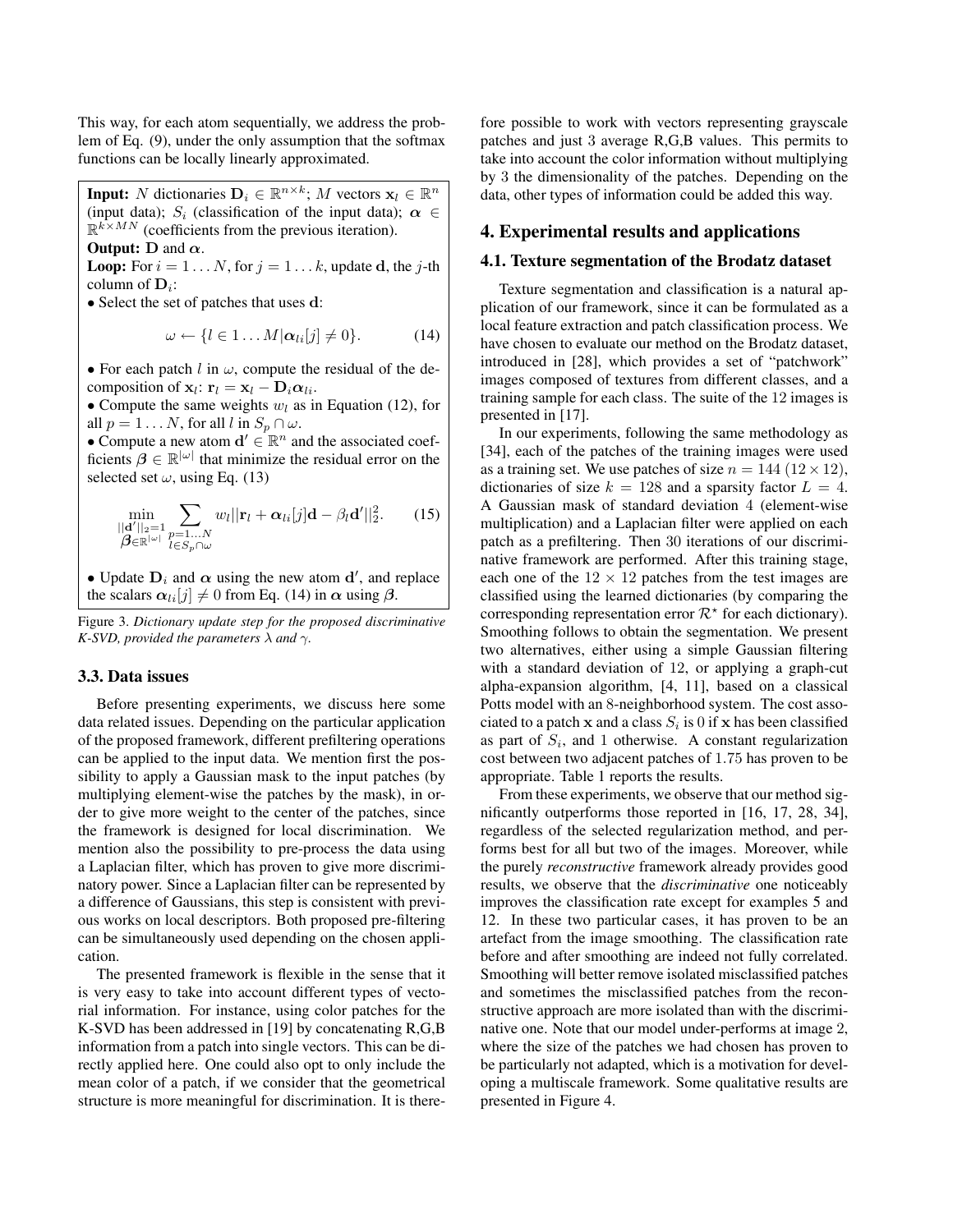| Þ   | [28] | [17] | [34] | [16]  | R1    | R <sub>2</sub> | D1    | D <sub>2</sub> |
|-----|------|------|------|-------|-------|----------------|-------|----------------|
|     | 7.2  | 6.7  | 5.5  | 3.37  | 2.22  | 1.69           | 1.89  | 1.61           |
| 2   | 18.9 | 14.3 | 7.3  | 16.05 | 24.66 | 36.5           | 16.38 | 16.42          |
| 3   | 20.6 | 10.2 | 13.2 | 13.03 | 10.20 | 5.49           | 9.11  | 4.15           |
| 4   | 16.8 | 9.1  | 5.6  | 6.62  | 6.66  | 4.60           | 3.79  | 3.67           |
| 5   | 17.2 | 8.0  | 10.5 | 8.15  | 5.26  | 4.32           | 5.10  | 4.58           |
| 6   | 34.7 | 15.3 | 17.1 | 18.66 | 16.88 | 15.50          | 12.91 | 9.04           |
| 7   | 41.7 | 20.7 | 17.2 | 21.67 | 19.32 | 21.89          | 11.44 | 8.80           |
| 8   | 32.3 | 18.1 | 18.9 | 21.96 | 13.27 | 11.80          | 14.77 | 2.24           |
| 9   | 27.8 | 21.4 | 21.4 | 9.61  | 18.85 | 21.88          | 10.12 | 2.04           |
| 10  | 0.7  | 0.4  | NA   | 0.36  | 0.35  | 0.17           | 0.20  | 0.17           |
| 11  | 0.2  | 0.8  | NA   | 1.33  | 0.58  | 0.73           | 0.41  | 0.60           |
| 12  | 2.5  | 5.3  | NA   | 1.14  | 1.36  | 0.37           | 1.97  | 0.78           |
| Av. | 18.4 | 10.9 | NA   | 10.16 | 9.97  | 10.41          | 7.34  | 4.50           |

Table 1. *Error rates for the segmentation/classification task for the Brodatz dataset. The proposed framework is compared with a number of reported state-of-the-art results [16, 17, 34] and the best results reported in [28]. R1 and R2 denote the reconstructive approach, while D1 and D2 stand for the discriminative one. A Gaussian regularization has been used for R1 and D1, a graphcut-based one for R2 and D2. The best results for each image are in bold.*



Figure 4. *Subset of the Brodatz dataset with various number of classes: From top to bottom, images* 4*,* 7*,* 9 *and* 12*. The groundtruth segmentation is displayed in the middle and the resulting segmentation on the right side with a graph-cut regularization. Note that the segmentation is in general very precise but fails at separating two classes on image* 7*.*

#### **4.2. Learning discriminant images patches**

To assess the promise of our local appearance model, we verify its ability to learn discriminative patches for object categories from a very general database with a high variability. To that effect, we have chosen some classes from the Pascal VOC06 database [26] and conducted the following qualitative experiment: Given one object class A (*e.g*., bicycle, sheep, car, cow), we build two sets of patches  $S_1$  and  $S_2$ . The first one is composed of 200 000 12  $\times$  12 patches,

extracted from bounding boxes that contain one object of class A. The second one was composed of  $20000012 \times 12$ background patches from an image that contains one object of class A. This way, classification at the patch level is difficult since the overlap between  $S_1$  and  $S_2$  is important: (i) many small patches from an object look like some patches from the background and vice-versa; (ii) some patches from an object's bounding boxes do not necessarily fully overlap with the object.

Analyzing globally the patches as a whole, or using a multiscale framework like in [1, 36], to capture global appearance of objects, are among the possibilities that could make this problem more tractable, but these are beyond the scope of this paper. Instead, we want to show here that our purely local model can deal with this overlap between classes and learn the local parts of objects from class A that are discriminative, when observed at the patch level. The experiment we did consists of learning two discriminative dictionaries,  $D_1$  for  $S_1$  and  $D_2$  for  $S_2$ , with  $k = 128$ ,  $L = 4$  and 15 iterations of our algorithm, and then to pursue the discriminative learning during 15 additional iterations, but at each new iteration, pruning the set  $S_1$  by keeping the 90% "best classified patches." This way, one hopes to remove the overlap between  $S_1$  and  $S_2$  and to enforce the learning on the key-patches of the objects. Examples with various classes of the Pascal dataset are presented in Figure 5. All the images we used in our test procedure are from the official validation set and are not used during the training. The test images are rescaled so that the maximum between the height and the width of the image is less than 256 pixels. The same prefiltering as for the texture segmentation is applied and the average color of each patch is taken into account. The learned key-patches focus on parts of the object that stand as locally discriminative compared to the background. These eventually could be used as inputs to other algorithms of the "bags-of-words" type. Figure 6 shows examples of the learned dictionaries obtained with the discriminative and the reconstructive approaches.

### **4.3. Weakly-supervised feature selection**

Using the same methodology as in [25, 36], we evaluate quantitatively our pixelwise classification on the "bike" category from the Graz02 dataset [24], in a weakly supervised fashion (*without using any ground truth information or bounding box during the training*), with the same parameters, pre-processing and algorithm as in the previous subsection (which prunes iteratively the training set after iteration 15), except that we use a patch size of  $n = 15 \times 15$ and process the images at half resolution to capture more context around each pixel. We use the first 300 images of the classes "bike" and "background" and use odd images for training, keeping the even images for testing. To produce a confidence value per pixel we have chosen to measure the reconstruction errors of the tested patches with different sparsity factors  $L = 1, \ldots, 15$  and use these values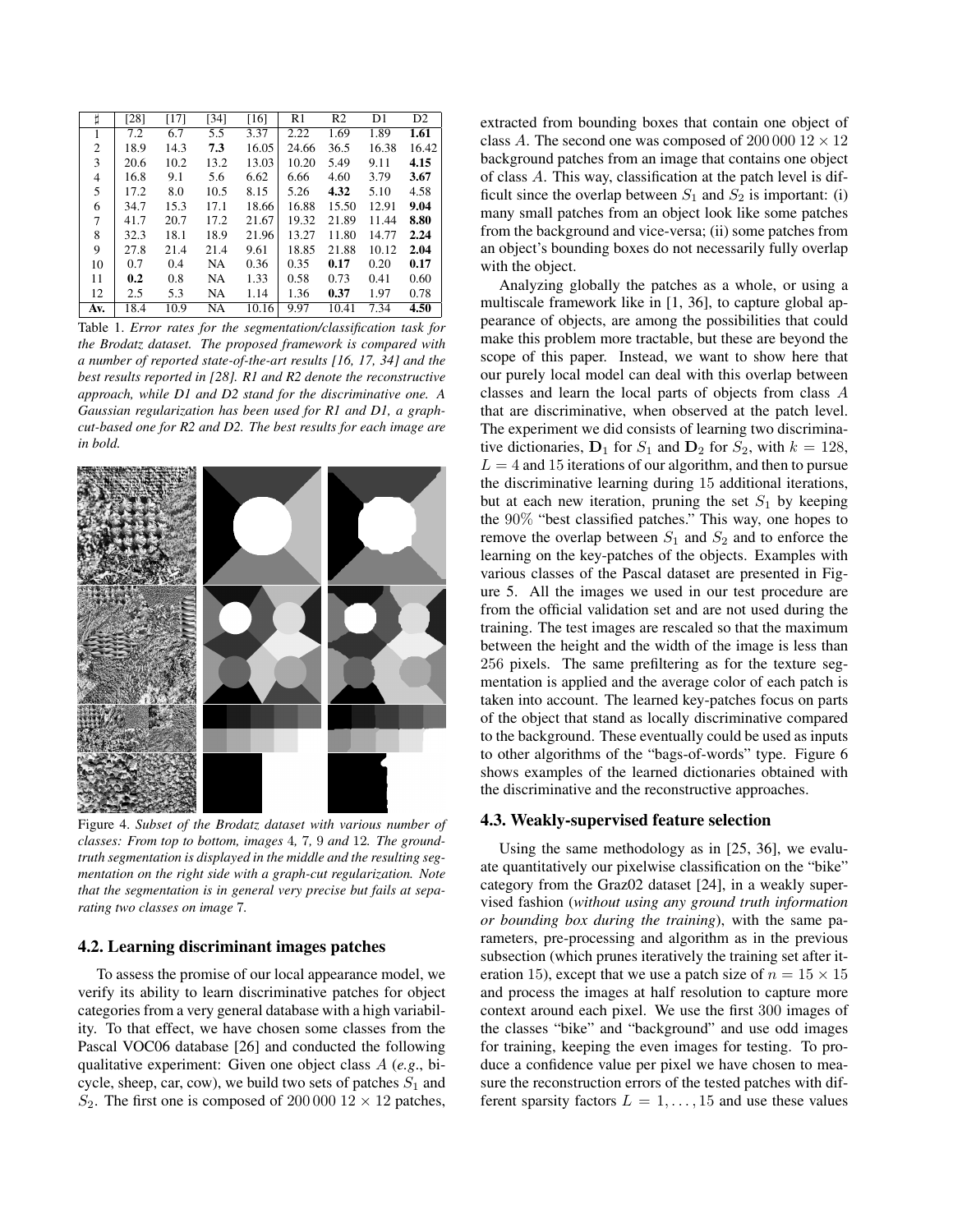

Figure 5. *Learning of key-patches from the Pascal VOC06 dataset. Column 1 presents the test image. Columns 2,3,4 present the raw pixelwise classification results obtained respectively at iterations 20,25 and 30 of the procedure, during the pruning of the dataset. Interestingly, the vertical and horizontal edges of the bicycles are not considered as locally discriminative in an urban environment.*

as feature vectors in a logistic linear classifier. A Gaussian regularization similar to that used in our texture segmentation experiments is applied and has proven to improve noticeably the classification performance. Corresponding precision-recall curves are presented on Figure 7 and compared with [25, 36]. As one can see, our algorithm produces the best results. Nevertheless, a more exhaustive study with different classes and datasets with a more precise ground truth would be needed to draw general conclusions about the relative performance of these three methods.

# **5. Conclusion and future directions**

We have introduced a novel framework for using learned sparse image representations in local classification tasks.



Figure 6. *Parts of the dictionaries, learned on the class 'bicycle' from the Pascal VOC06 dataset. The left part has been learned on bounding boxes containing a bicycle, the right part on background regions. The resulting dictionaries from the two approaches, reconstructive and discriminative, are presented. Visually, the dictionaries produced by the discriminative approach are less similar to each other than with the reconstructive one.*



Figure 7. *Precision-recall curve obtained by our framework for the bikes, without pruning of the training dataset (green, continuous), and after* 5 *pruning iterations (red, continuous), compared with the one from [25] (blue, dashed) and [36] (black, dotted).*

Using a local sparsity prior on images, our algorithm learns the local appearance of object categories in a discriminative framework. This is achieved via an efficient optimization of an energy function, leading to the learning of overcomplete and non-parametric dictionaries that are explicitly optimized to be both representative and discriminative. We have shown that the proposed approach leads to stateof-the-art segmentation results on the Brodatz dataset, with significant improvements over previously published methods for most examples. Applied to more general image datasets, mainly of natural images, it permits to learn some key-patches of objects and to perform local discrimination/segmentation.

We are also currently pursuing a discriminative multiscale analysis. This could be embedded into a graph-cutbased segmentation framework, which should take into account both the local classification and the more global image characteristics, as in [32]. In general, we would like to build a model that enjoys both global and local image anal